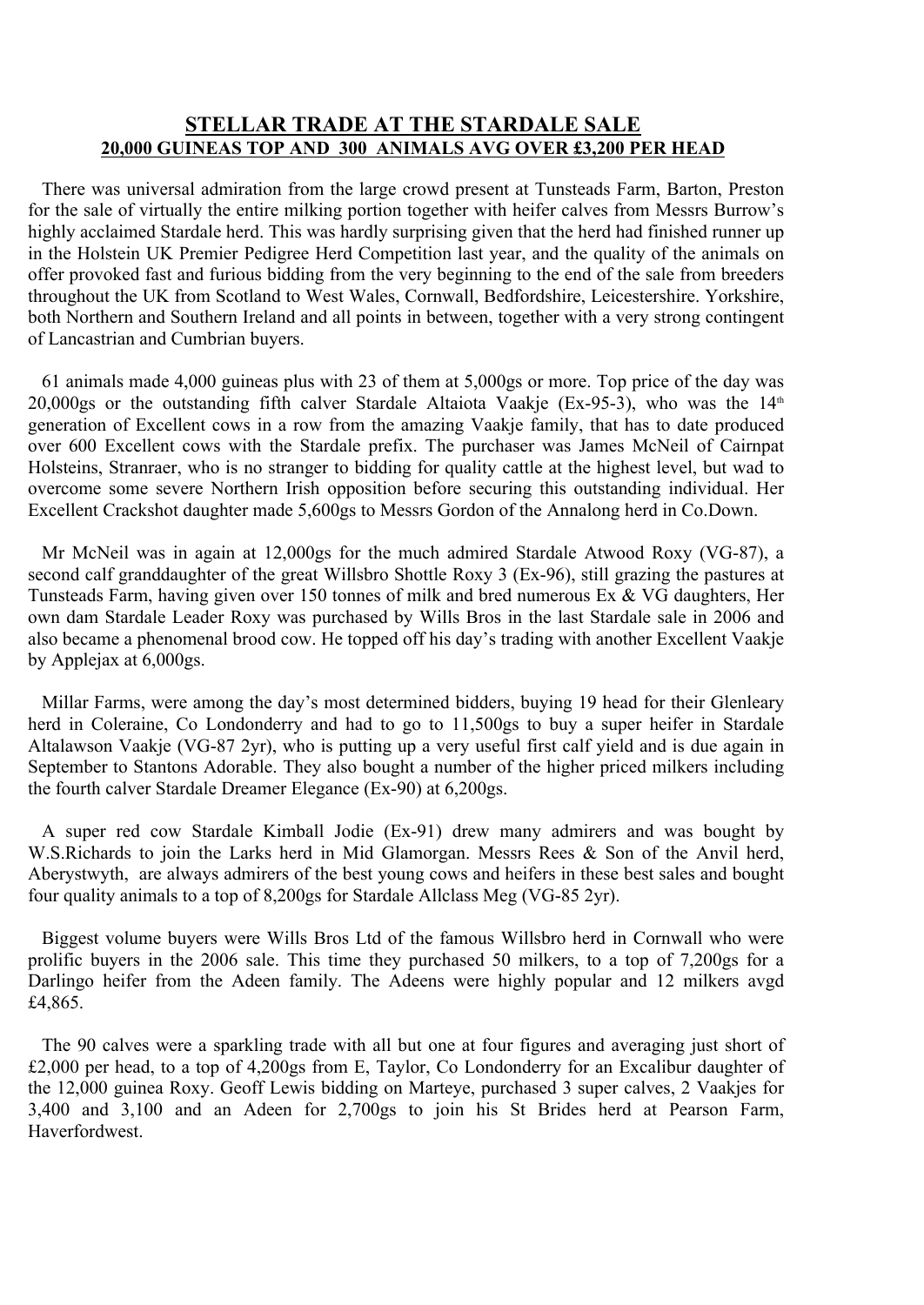All in all, a tremendous display of Holsteins from one of the country's very best herds, with a catalogue full of pedigrees hard to match anywhere. Wendy Young and her Clippaholics team once again made sure everything ran like clockwork and James and Krisha Burrow are to be congratulated on the condition and quality of both cows and calves. We wish them and their family every success in rebuilding the herd, which they will soon do with many heifers to calve over the next eighteen months.

|              | <b>TOP PRICES</b>                        |  |                                   |        |
|--------------|------------------------------------------|--|-----------------------------------|--------|
|              | <b>COWS &amp; CALVED HEIFERS</b>         |  |                                   |        |
| 21           | S. Altaiota Vaakje (Ex-95-3)             |  | R.McNeil Ltd (Cairnpat)           | 20,000 |
| 60           | S, Atwood Roxy (VG-87)                   |  | R.McNeil Ltd (Cairnpat)           | 12,000 |
| 182          | S. Altalawson Vaakje (VG-87 2yr)         |  | Millar Farms (Glenleary)          | 11,500 |
| 123          | S. Kimball Jodie (Ex-91)                 |  | W.S.Richards (Larks)              | 9,000  |
| 227          | S. Allclass Meg (VG-85 2yr)              |  | L.E & P.M.Rees & Son (Anvil)      | 8,200  |
| 94           | S. Darlingo Adeen (VG-85 2yr)            |  | Wills Bros Ltd (Willsbro)         | 7,200  |
| 121          | S. Lawson Vaakje 4 (VG-85 2yr)           |  | C.J.Watt (Mountainview)           | 6,600  |
| 187          | S. Rager Vaakje Red 2 (GP-84 2yr)        |  | B & G.Donald (Linglane)           | 6,400  |
| 101          | Wiltor Modesty Cosmopolitan 2 ET (Ex-90) |  | Wills Bros Ltd (Willsbro)         | 6,200  |
| 103          | S. Dreamer Elegance (Ex-90)              |  | Millar Farms (Glenleary)          | 6,200  |
| 114          | S. Applejax Vaakje (Ex-90)               |  | A.L.Moore & Partners (Danevalley) | 6,000  |
| 154          | S. Rambo Roxy (VG-85 2yr)                |  | A.L.Moore & Partners (Danevalley) | 6,000  |
| 93           | S. Impression Adeen (VG-85 2yr)          |  | T.M.Townley (Knowsley)            | 5,800  |
| 22           | S. Crackshot Vaakje 2 (Ex-90)            |  | C.Gordon & Son (Annalong)         | 5,600  |
| 82           | S. Quantum Vaakje 2 (VG-88)              |  | Millar Farms (Glenleary)          | 5,600  |
| 89           | S. Unix Adeen 3 (VG-88)                  |  | $E & C$ . Thomas (Gatrog)         | 5,600  |
| 100          | S. Challenger Adeen (GP-84 2yr)          |  | C. Creith                         | 5,500  |
| 105          | S. Pepper Elegance (VG-86 2yr)           |  | A.L.Moore & Partners (Danevalley) | 5,500  |
| 90           | S. Allclass Adeen (VG-87 2yr)            |  | Millar Farms (Glenleary)          | 5,200  |
| 102          | S. Doppler Elegance (VG-87 2yr)          |  | Wills Bros Ltd (Willsbro)         | 5,200  |
| 24           | S. Casper Vaakje (VG-85)                 |  | R & R.A.Jones (Garthmyl)          | 5,000  |
| 83           | S. Jedi Vaakje ET (VG-87)                |  | L.E & P.M.Rees & Son (Anvil)      | 5,000  |
| 96           | S. Altahotjob Adeen (VG-86 2yr)          |  | K.R.Lowry (Halen)                 | 5,000  |
| $\sqrt{2}$   | S. Alta1stclass Stella (Ex-91-2)         |  | J.F.Corfield (Parkdale)           | 4,800  |
| 132          | S. Rager Honeybee Red (VG-85 2yr)        |  | R.M.Lucas (Meinspride)            | 4,800  |
| 142          | S. Pharo Vaakje 3 (VG-85)                |  | A. Lawrie (Grangehall)            | 4,800  |
| 161          | S. Alltime Roxy (GP-83 2yr)              |  | J.F.Corfield (Parkdale)           | 4,800  |
| 175          | S. Gras Stella 3 (Ex-93-2)               |  | P.J.Waring & Son (Winton)         | 4,800  |
| 207          | S. Dynamo Vaakje 3 (VG-86 2yr)           |  | E. Taylor (Letterloan)            | 4,800  |
| 29           | S. Altaspring Vaakje 3 (Ex-90)           |  | Millar Farms (Glenleary)          | 4,700  |
| 71           | S. Crackshot Millie 2 (Ex-92)            |  | Millar Farms (Glenleary)          | 4,600  |
| 81           | S. Unix Vaakje 7 (VG-87)                 |  | J.Allen                           | 4,600  |
| 97           | S. Unicorn Adeen (VG-88)                 |  | Messrs Hastwell (Belahvalley)     | 4,600  |
| 153          | S. Unix Roxy (VG-87)                     |  | Wills Bros Ltd (Willsbro)         | 4,600  |
| 158          | S. Darlingo Roxy (VG-85 2yr)             |  | J.Allen                           | 4,600  |
| 184          | S. Skywalker Vaakje 3 (VG-86 2yr)        |  | A.P.Porter (Drumport)             | 4,600  |
| 192          | S. Rogue Stella 2 (VG-86 2yr)            |  | A.P.Porter (Drumport)             | 4,600  |
| 221          | S. Hotjob Vaakje 4                       |  | Wills Bros Ltd (Willsbro)         | 4,600  |
| $\mathbf{1}$ | S. Applejax Stella (Ex-91)               |  | J.Allen                           | 4,500  |
| 203          | S. Delta Caye (VG-86 2yr)                |  | J.F.Corfield (Parkdale)           | 4,500  |